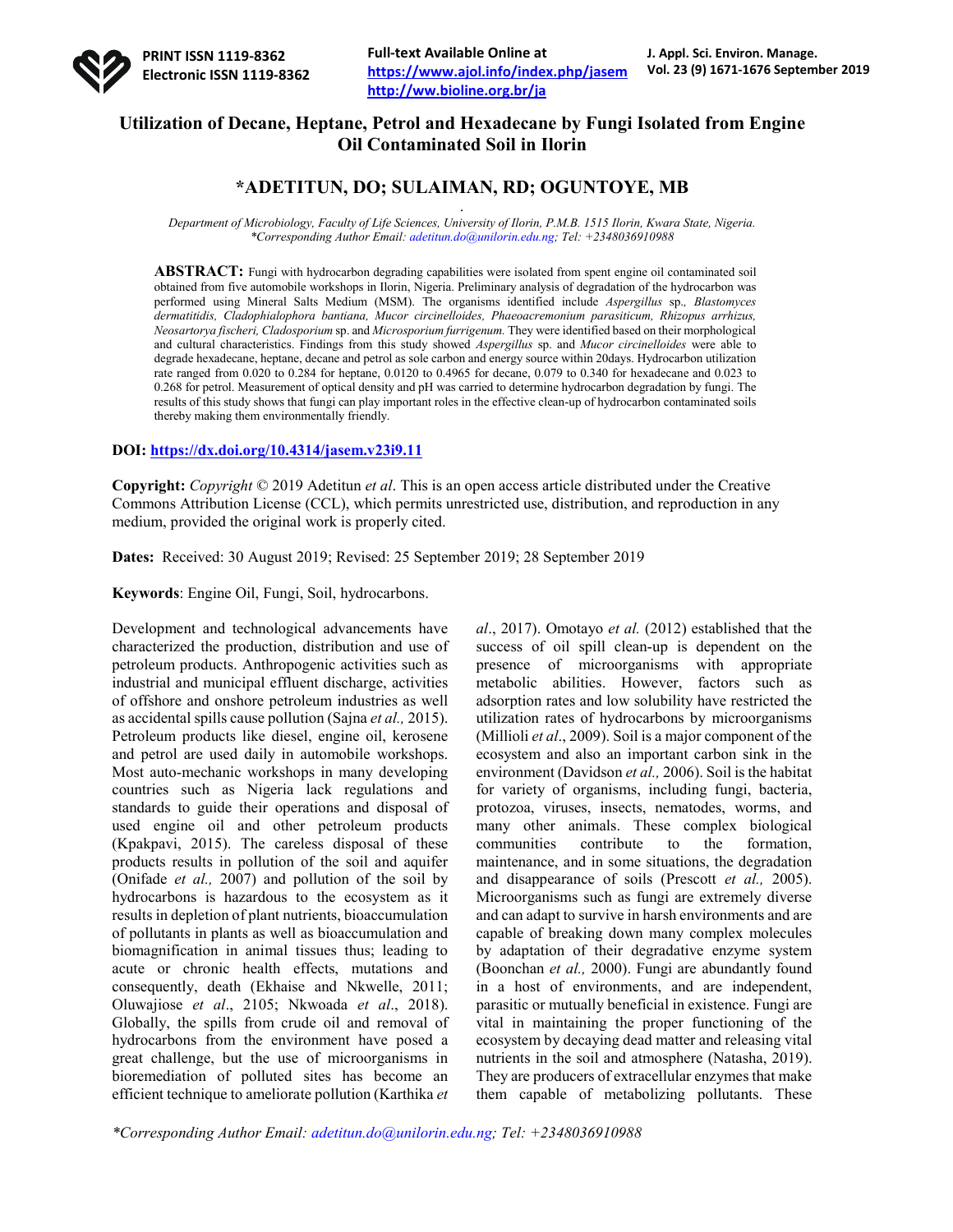contaminated sites are a reliable niche for the assimilation of substrates which they utilize as carbon source (Ojo, 2006). Many studies have shown the role of fungi in the biodegradation of various petroleum products and the most common biodegraders are of the genera: *Aspergillus, Candida, Mucor, Penicillium, Geotrichum, Alternaria, Rhizopus* etc (Husaini *et al.,* 2008). This work aims to establish the ability of fungi isolated from soil contaminated with spent engine oil to utilize hydrocarbons.

#### **MATERIALS AND METHODS**

*Collection of Soil Samples:* Samples contaminated with spent engine oil were collected from five (5) automobile workshops located in Tanke, Ilorin. The samples were collected in the morning before the workers get to their workshop.

*Sample Bioassay:* Preparation of media was carried out in accordance with the directions provided by the manufacturer. All media along with Petri dishes, pipettes, glassware were sterilized in an autoclave at 121°C for 15 minutes. Pouring of media into plates as well as other microbiological processes was carried out aseptically. For preliminary study of engine oil degrading fungi, time course degradation of the hydrocarbon was performed using mineral salts agar medium described by Vecchioli *et al.,* (1990). The composition of the mineral salts medium used was MgSO4.7H2O (0.2g), KNO3 (0.3g), KH2PO4 (0.5g),  $Na<sub>2</sub>HPO<sub>4</sub>$  (1.4g),  $(NH<sub>4</sub>)<sub>2</sub>SO<sub>4</sub>$  (1.0g), Distilled water (1L). The MSM bottles were inoculated in 36 bottles with 18 controls: 12 bottles for each hydrocarbon and 6 controls for each hydrocarbon. The chemicals were measured using aluminum foil on a weighing balance and dispensed into an Erlenmeyer flask and 250ml of water was poured into the flask and swirled till completely dissolved. It is then poured into a washed 1litre keg and 70ml of water is added and shaken. 20ml is dispensed into each falcon's bottle and sterilized by autoclaving at 121ºc for 15mins and wait to cool.

*Isolation of Fungi from Diesel Contaminated Soil:* Exactly 5 grams of Saboraud Dextrose Agar **(**SDA) was measured on a weighing balance and dispensed into an Erlenmeyer flask and 125g of water was dispensed into it and swirled till no visible lumps. It was filtered into a falcon's bottle, covered and sterilized by autoclaving at 121ºC for 15mins. The enumeration of fungi was done using serial dilution plating method. 1g of soil samples from each site was dispensed in a 9ml sterile distilled water and labeled respectively. It was then diluted tenfold up to  $10^{-5}$ . Plating was done at a serial dilution of  $10^{-5}$  and  $10^{-4}$ respectively. Streptomycin was added into the media to inhibit bacteria growth, poured into the Petri dish

and swirled. Incubation was carried out at room temperature for three (3) days.

*Characterization and Identification of Fungal Isolates:* The fungi that grew on the media were considered as degraders of hydrocarbons. After the third (3) day, they were aseptically smeared on a glass slide, stained with lactophenol blue and covered with a cover slip and examined accordingly. The isolates were identified according to their macroscopic and microscopic characteristics based on their form, elevation, margin, size, colour, opacity and surface as reported by (Aneja, 2007; Fawole and Oso, 2007).

*Evaluation of the ability of fungi to degrade hydrocarbon - heptane, decane, hexadecane and petrol: Measurement of Optical Density:* Mineral Salts Medium (MSM) prepared for the fungal isolates contained  $0.5g/1$  KH<sub>2</sub>PO<sub>4</sub>,  $1.4g/1$  Na<sub>2</sub>HPO<sub>4</sub>,  $0.2g/1$ MgSO4.7H2O, 0.3g/l KNO3, 1.0g/l (NH4)2 SO4. 20ml of the Mineral Salts Broth (MSB) was measured inside 16 reaction bottles. 12 of the reaction bottles were divided into 2 for day 1,4,8,12,16 and 20 respectively while the remaining 4 reaction bottles were used as control. All the reaction bottles containing the Mineral Salts Broth were sterilized in an autoclave at  $121\textdegree{}C$  for 15 minutes. 26µl of hexadecane was measured inside 20ml of MSB and the measurement of heptane was gotten from this calculation according to Zampolli *et al.* (2014): The micropipette was set to measure 26µl of hexadecane and was put into sterile Mineral Salts Medium (MSM). The fungi isolate was added into the 20ml mineral salts medium and incubated for three days. The plates were then incubated at 25ºC. The optical density (OD) was monitored and recorded every four (4) days for twenty (20) days. The measurement of OD was done using a spectrophotometer at a wavelength 600nm according to (Kumar and Manjunath, 2015). This procedure was repeated for heptane (33µl), decane (27µl) and petrol (26µl) all of which were added to 20ml of Mineral Salts Medium respectively.

*Measurement of pH***:** Growth of *Aspergillus* sp*.* on spent engine oil substrate was carried out by the inoculation of each of the fungal cultures into a 250ml Erlenmeyer flask as described by Oboh *et al.* (2006). The isolate was added and left for 3 days. 1.5ml of the isolate was supplemented into each falcon bottle as a carbon source. The falcon tubes were tightly closed and incubated at room temperature and readings taken at an interval of 4 days for 20 days. The pH meter used was calibrated with buffer of pH 7.0 before use and readings from the pH meter were noted and recorded accordingly.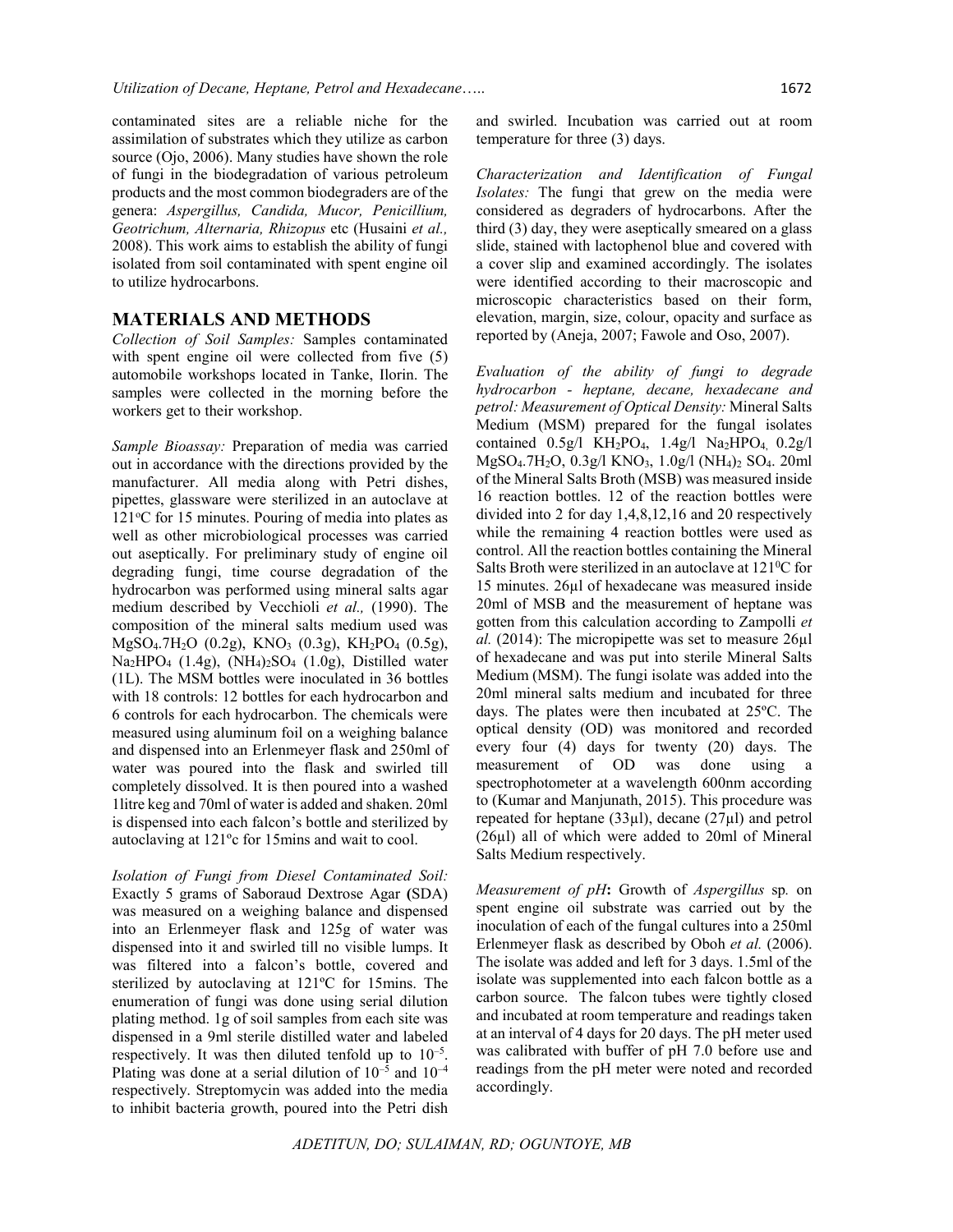### **RESULTS AND DISCUSSION**

A total of sixteen (16) fungi were isolated in this study and they were identified based on their morphological and cultural characteristics. However, nine (9) of the fungi were identified due to their appearances on different plates. The organisms identified include *Aspergillus* sp.*, Blastomyces dermatitidis, Cladophialophora bantiana, Mucor circinelloides, Phaeoacremonium parasiticum, Rhizopus arrhizus, Neosartorya fischeri, Cladosporium* sp. and *Microsporium furrigenum* which agrees with those reported in the researches of Obire and Anyanwu, (2009) and Romeo *et al.* (2010)*.* Fungi are capable of biodegradation due to their resistance to hydrocarbons. An example of a good fungal biodegrader is *Aspergillus* sp. which is capable of degrading a wide range of hydrocarbon pollutants. The isolation of these fungi from the contaminated sites may be as a result of their ability to synthesize enzymes that enable them to utilize the spent engine oil in soil thereby causing (Zhang *et al.,* 2016a). Table 1 gives the characteristics of the fungal isolates that could degrade the spent engine oil and most of them were found to be molds.

**Table 1:** Characterization of fungal isolates

| <b>Cultural Characteristics</b>          | <b>Microscopic Characteristics</b>                       | <b>Probable Isolates</b>        |
|------------------------------------------|----------------------------------------------------------|---------------------------------|
| non-sporulating<br>White/cream<br>colour | Large, yeast forms, single bud attached by a             | <i>IBastomyces dermatitidis</i> |
| colonies                                 | broad base                                               |                                 |
| Black to green colour olive to purple-   | Conidia heads are short, columnar, Hyphae                | <i>Aspergillus</i> sp.          |
| brown reverse side                       | was small with distinct cross-septa                      |                                 |
| White to pale yellow colour colony with  | Conidia heads are short, columnar                        | Neosartorya fischeri            |
| good growth                              |                                                          |                                 |
| Moderate growth colony, grey- suede to   | Conidia sparsely branched and very long                  | Cladophialophora bantiana       |
| floccose colour                          |                                                          |                                 |
| Waxy surface colony and slow growing     | Irregular branching hyphae with prominent<br>cross walls | Microsporum furrigenum          |
| Brown/grey, floccose slow growing colony | Vegetative hyphae, Conidiospores<br>and                  | Cladosporium sp                 |
|                                          | condia pigmented                                         |                                 |
| Whitish-grey colony                      | Conidia, phialide are funnel-shaped                      | Phaeoacremonium parasiticum     |
| White cotton to brownish grey blackish-  | Non-septate sporangiospores                              | Rhizopus arrhizus               |
| grey color                               |                                                          |                                 |
| Floccose, pale greyish-brown colour with | Branched sporangiospores bearing brown-                  | Mucor circinelloides            |
| poor growth                              | like sporangia                                           |                                 |

The degradation of petroleum and its derivatives depend on the concentration and composition of the petroleum hydrocarbon (PAH), abiotic factors as well as microbial biomass in the soil. These conditions make microorganisms respond to pollution (Atagana *et al.,* 2006). Fungi are not dependent on soluble, organic compounds for nutrition hence; they are capable of secreting different enzymes that get attached to polymeric substances (Harms *et al*., 2011). The work of Uzoamaka *et al*. (2009) authenticated that fungi isolates obtained from oil contaminated soils had biodegradation abilities. To correlate this, hydrocarbon utilizing fungi which included *Aspergillus fumigatus*, *Aspergillus niger*, *Penicillium xingjiangense*, *Mucor racemosus* were isolated from polluted soils in the study of Edna *et al.* (2016) however, *Aspergillus sp.* and *Penicillium xingjiangense* were found to be more effective in hydrocarbon degradation. Figure 1 is descriptive of the occurrences of fungi isolates at the different sample sites.

*pH and Optical density determination:* Soil pH is crucial for enzymatic activities. The pH of soil affects substrate availability. Extreme pH can denature enzymatic structure and prevent the enzyme from

acting on available substrates in the soil (Zhang *et al.,* 2016b). Figure 2 shows the pH values of the Mineral Salts Medium in the engine oil degraded samples. From the chart, the highest pH value obtained was 6.85 while the lowest was 5.62 and this shows that hydrocarbons are substances that partially dissociates into ions when dissolved in a solvent (i.e. they are weak acids) as stated by Jönsson *et al*. (2013).



*ADETITUN, DO; SULAIMAN, RD; OGUNTOYE, MB*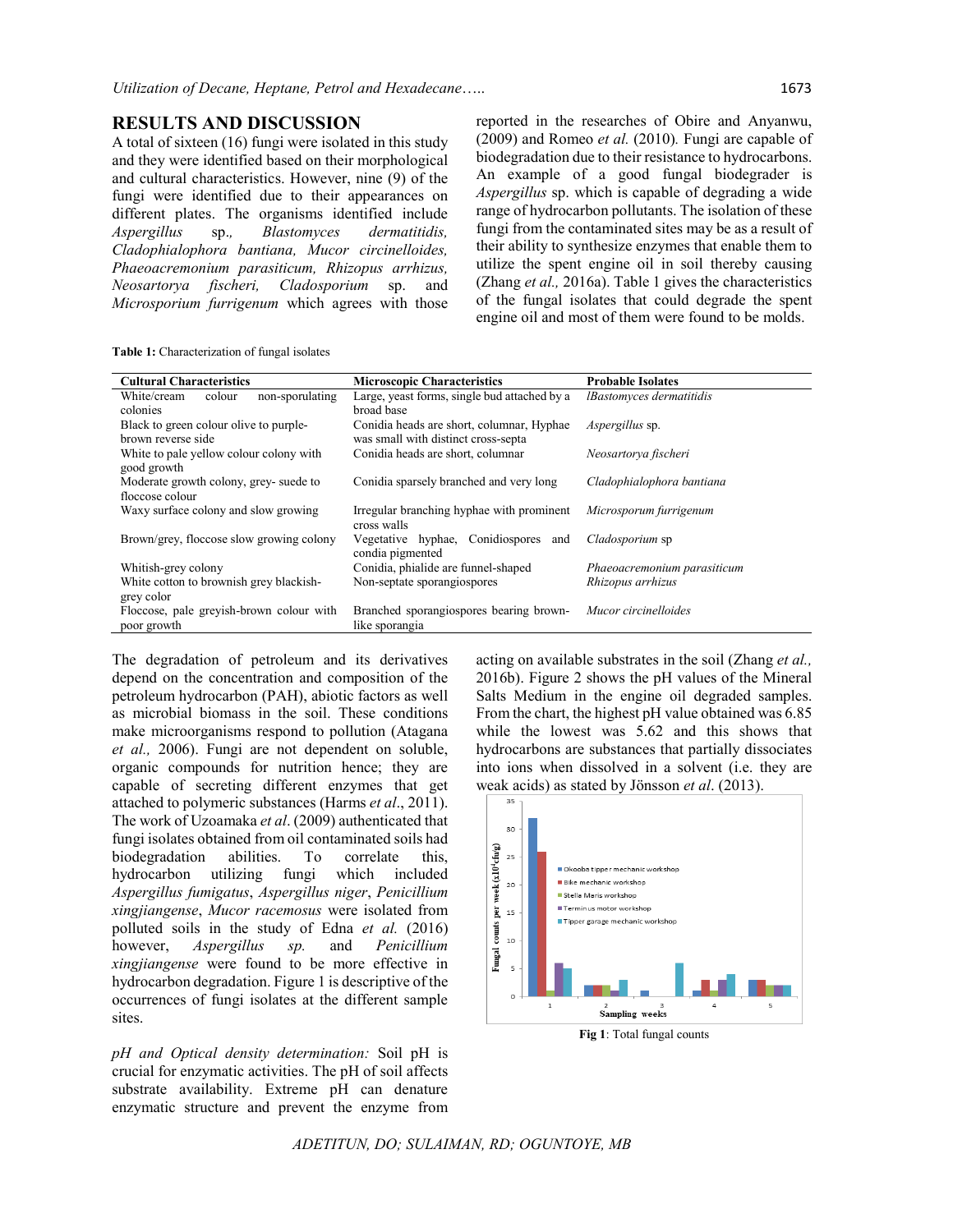

In Figure 3, growth configuration showed that there was slight significant difference in microbial growth of *Aspergillus niger* as evidenced in the decline on the growth curve for Day 2. Bagherzadeh-Namazi *et al.* (2008) reported that peak reduction is a strong evidence for degradation. The slow degradation showed from Day 2 to Day 4 by the optical density readings is probably due to climatic conditions, temperature and nutrient availability which are the major factors affecting biodegradation (Xiaoxu and Joel, 2019). Utilization of hexadecane, heptane, decane and protein by *Mucor circinelloides* in Figure 4 shows a higher nutrient uptake. The figure shows a value decrease on Day 5 and peak increase on Day 6 for petrol, decane and heptanes respectively meaning that *Mucor circinelloides* continued to utilize the hydrocarbon present in the mineral salts medium depicting availability of nutrients. Generally, petroleum hydrocarbons in soil affects moisture holding capacity, soil permeability, microbial growth, physicochemical properties of soil and all these ultimately sum up in the damage of the environment (Ezeigbo *et al*., 2013; Zhang *et al*., 2018).



**Fig 3**: Optical density measurement of *Aspergillus* sp*.*



**Fig 4:** Optical density measurement of *Mucor circinelloides*

Microbial degradation of crude oil is often shown to occur by attack on alkanes or light aromatic fractions, while the higher molecular weight aromatics, resins and asphaltenes are considered recalcitrant. Crude oil, particularly the aromatic fraction is acutely lethal to agricultural soils at varying concentrations. Affected soils lose their fertility and become unproductive but within a few years, crude oil contaminated soils return to full productivity when appropriate clean-up techniques are used (Kisic *et al.,* 2009; Parlak and Parlak, 2011).

*Conclusion:* Contamination of the soil by petroleum products alter soil properties and result in a significant level of toxicity in the soil. Thus, use of microorganisms as bioremedial tools has become a highly recognized technique in tackling environmental pollution caused by oil spills hence; this study buttresses the exploration and utilization of fungi species for the efficient bioremediation of petroleum and its derivatives in the environment.

#### **REFERENCES**

- Aneja, KR (2007). Experiments in Microbiology, Plant pathology and Biotechnology.  $4<sup>th</sup>$  ed. New Age International Publication Limited, New Delhi. pp. 145-156.
- Atagana, HI; Haynes, RJ; Wallis, FW (2006). Fungal bioremediation of creosote-contaminated soil: A laboratory scale bioremediation study using indigenous soil fungi. *Water, Air and Soil Poll*. 172:201-219.
- Bagherzadeh-Namazi, A; Shojaosadati, SA; Hasheemi-Najafabadi, S (2005). Biodegradation of used engine oil using mixed and isolated cultures. *Intl Jour of Environ Res*. 2:431-440.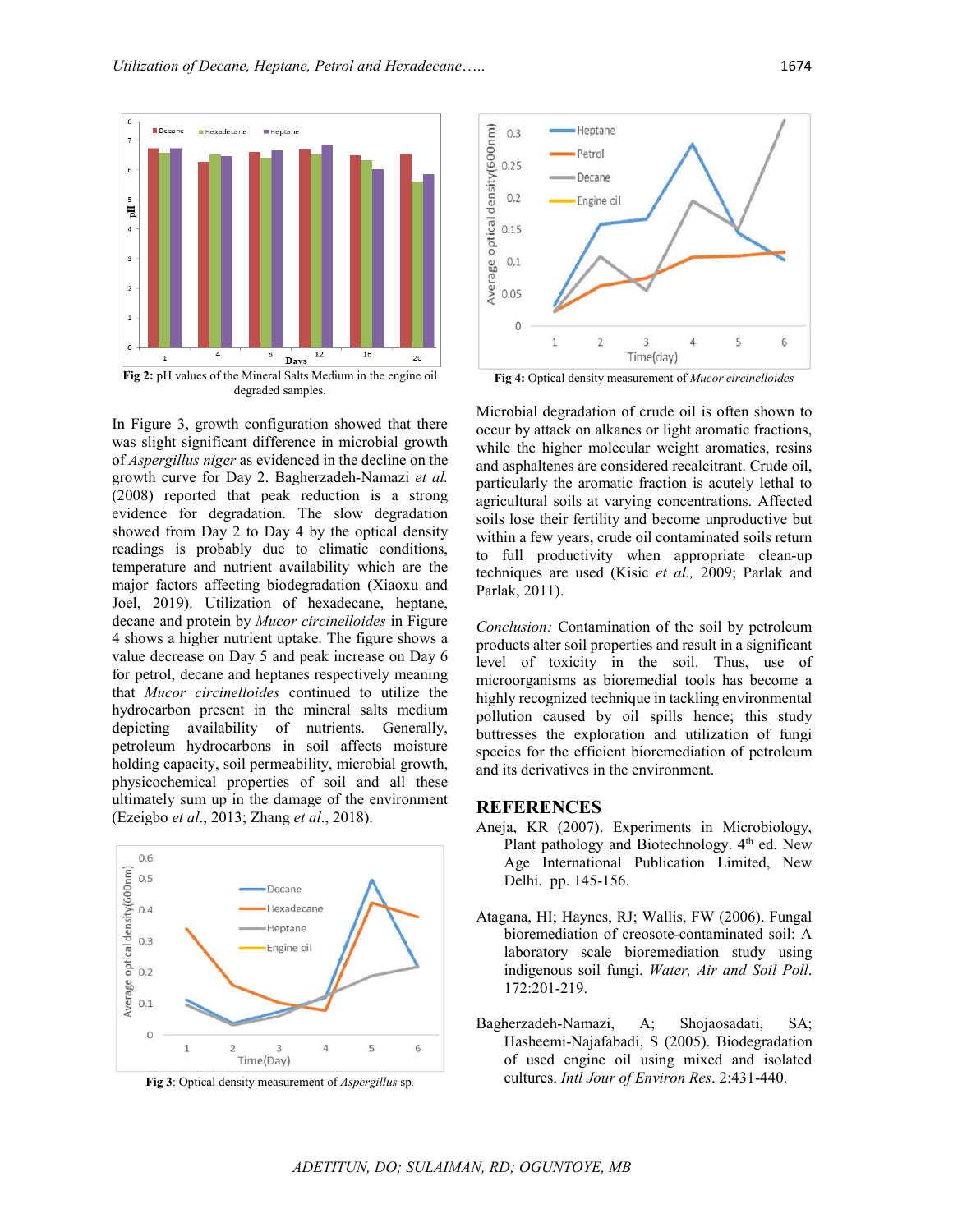- Boonchan, S; Britz, MC; Stanley, GA (2000). Degradation and Mineralization of high Molecular Weight Polycyclic Aromatic Hydrocarbons by defined Fungal-bacterial Co cultures. *App Environ Microb*. 66 (3): 1007 – 1019.
- Davidson, EA; Janssens, IA (2006). "Temperature sensitivity of soil carbon decomposition and feedbacks to climate change". *Nature*. 440: 165-73.
- Edna, I.C; Nwando, MO; Amechi, SN (2016). Hydrocarbon degradation potentials of fungi associated with oil-contaminated soil from selected mechanic workshops in Awka, Anambra State, Nigeria. *Front in Environ Microb*. 2(6):38- 44.
- Ekhaise, FO; Nkwelle, J (2011). Microbiological and physiochemical analysis of oil contaminated soil from major motor mechanic workshops in Benin City Metropolis, Edo State, *Nigeria. Journ of App Sci and Environ Mangt*. 15(4):597-600.
- Ezeigbo, OR; Ukpabi, CF; Abel-Anyebe, O; Okike-Osisiogu, FU; Ike-Amadi, CA; Agomoh, NG (2013). Physico-chemical properties of soil contaminated with refined petroleum oil in Eluama Community, Abia State, Nigeria. *Int Journ of Scien Res and Managt.* 1(8):405-413.
- Fawole, MO; Oso, BA (2007). Laboratory Manual of Microbiology, Spectrum Books Limited, Ibadan, Nigeria. pp.127.
- Harms, H; Schlosser, D; Wick, LY (2011). Untapped Potential: Exploiting fungi in bioremediation of hazardous chemicals. *Nat Rev Microb*. 9(3):177- 192.
- Husaini, A; Roslan, HA; Hii, KSY; Ang, CH (2008). Biodegradation of aliphatic hydrocarbon by indigenous fungi isolated from used motor oil contaminated sites. *World Journ of Microb and Biot.* 24:2789-2797.
- Jönsson, LJ; Alriksson, B; Nilvebrant, NO (2013). Bioconversion of lignocelluloses: Inhibitors and detoxification. *Biotech for Bio*. 6:16.
- Karthika, R; Archaya, S; Nandhini, S; Gopinath, LR; Bhuvaneswari, R (2017). Isolation and identification of effective hydrocarbon degrading bacteria from diesel polluted soil. *Journ of Biotech and Bioch.* 3(3):60-63.
- Kisic, I; Mesic, M; Basic, F; Brkic, V; Mesic, M; Durn, G; Zgorelec, Z; Bertovic, L (2009). The effect of drilling fluids and crude oil on some chemical characteristics of soil and crops. *Geoderma.* 149 (4): 209-216.
- Kpakpavi, M (2015). Use oil storage and disposal practices in automobile repair garages in Ghana. *Intern Journ of Sc, Tech and Soc*. 3(4): 191-201.
- Kumar, GA; Manjunath, G (2015). Biodegradation of complex hydrocarbons in spent engine oil by novel bacterial consortium isolated from deep sea sediment. *Biores Tech.* 170(2014): 556-564.
- Millioli, VS; Servulol, ELC; Sobrald, LGS; de Carvalho, DD (2009). Bioremediation of crude oil-bearing soil: Evaluating the effect of rhamnolipid addition to soil toxicity and crude oil biodegradation efficiency. *Glob NEST Journ.* 11:181-188.
- Natasha, G (2019). Common types of fungi found in soil. *Sc and Educat*. (4): 1-4.
- Nkwoada, AU; Alisa, CO; Amakom, CM (2018). Pollution in Nigerian auto-mechanic villages: A Review: *Environ Sc, Tox and Food Tech*. 12 (7): 43-54.
- Obire, O; Anyanwu, EC (2009). Impacts of various concentrations of crude oil on fungal populations of soil. *Intern. J. Environ. Sci.Tech.* 6:211-218.
- Oboh, BO; Ilori, MO; Akinyemi, JO; Adebusoye, SA (2006). Hydrocarbon degrading potentials of Bacteria isolated from a Nigerian Bitumen (Tarsand) deposit. *Nat Sc*. 4(3) 51-57.
- Ojo, OA (2006). Petroleum-hydrocarbon utilization by native bacterial population from a wastewater canal in Southwest Nigeria. *Afr. J. Biotech*. 5:333- 337.
- Oluwajiose, O; Akinsete, S; Ana, G; Omishakin, A (2015). Soil contamination by refined crude oil using *Lumbricus terrestris* as toxicity indicator at a petroleum product depot, Ibadan, Nigeria. *Cur. J. Appl. Sci. Tech*. 9(1): 37-46.
- Omotayo, AE; Ojo, OY; Amund, OO (2012). Crude oil degradation by microorganisms in soil composts. *Res J. Micro*. 7(4):209-218.